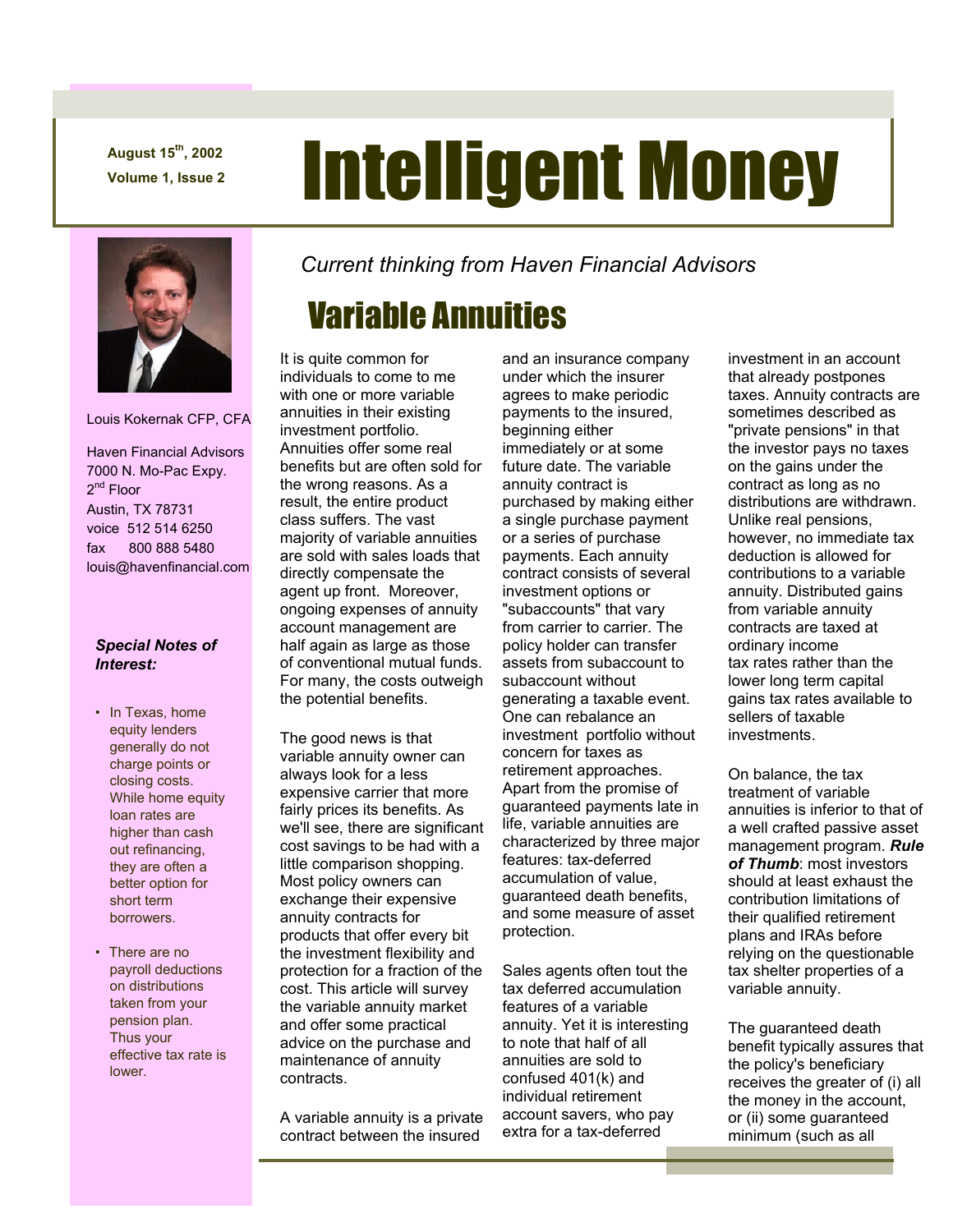### Smart Money



*"The key here is that any asset protection strategy must begin in good faith prior to a lawsuit. Otherwise, it will be seen as a fraudulent transaction and annuity protections will be negated."* 



#### Variable annuities (continued)

purchase payments minus prior withdrawals). In other words, there is a floor to the payout that is protected against market reversals. Many annuities now have "step up" provisions that periodically ratchet the guaranteed payout every few years. As a practical matter, the fair market value of this death benefit floor is minimal and should not drive the purchase of annuity contracts. The annuity creates additional problems at the insured's death. Unlike assets kept in taxable accounts, the beneficiaries of variable annuity products do not enjoy a step-up in the taxable basis of the investments held inside the contract. Investment gains to an annuity contract are taxed as ordinary income.

Asset protection can be an important benefit to a variable annuity contract. The protections afforded vary from state to state. While federal law confers only minimum protection for investments in variable annuities, the laws in six states--Colorado, Florida, Michigan, New Mexico, Oklahoma, and Texas- assign strong protection. Texas law stipulates that the proceeds of annuity contracts "are fully exempt from creditors and from all demands in any bankruptcy and from execution, attachment, garnishment, or other legal process unless a statutory exemption, such as fraud,

is applicable." The key here is that any asset protection strategy must begin in good faith prior to a lawsuit. Otherwise, it will be seen as a fraudulent transaction and annuity protections will be negated. Policy owners should also be careful to avoid naming their estates as the beneficiary of their variable annuities. In that event, the money will become available to creditors after the owner's death. That having been said, individuals in high risk employment such as physicians and contractors might find the variable annuity to be an effective piece of insulation against predators.

Annual costs to variable annuity contracts vary considerably around an average of 2.11% of assets, according to Morningstar Inc. The mortality and administrative charges they heap upon their customers tend to be well above competitive levels. Many products even have trailing "surrender" charges that penalize policyholders attempting to exchange their annuities prior to some minimum holding period. The good news is that inexpensive alternatives exist to the annuities that you may already have in hand. With a minimum of paperwork, you can move into a less costly product that has all the important features of your current policy.

Most annuity contracts outstanding today are still accumulating value and are not paying regular distributions. As such, they may be freely exchanged for similar contracts. Retain this flexibility in your policy until you find the right carrier. I recommend low cost annuity programs run by the Vanguard Group and TIAA-CREF. Both offer flexible investment options with mortality and expense costs of less than 0.40% annually. Once you've decided on a carrier, annuities can effectively serve as the repository for investments that tend to be less tax efficient such as bonds and REITs.

Variable annuities can play a constructive role in a retirement plan. While most are costly, they can be exchanged for more reasonable alternatives and invested to maximize the benefits of the tax and asset protection shelters they offer. The market is getting more competitive and is worth revisiting periodically.